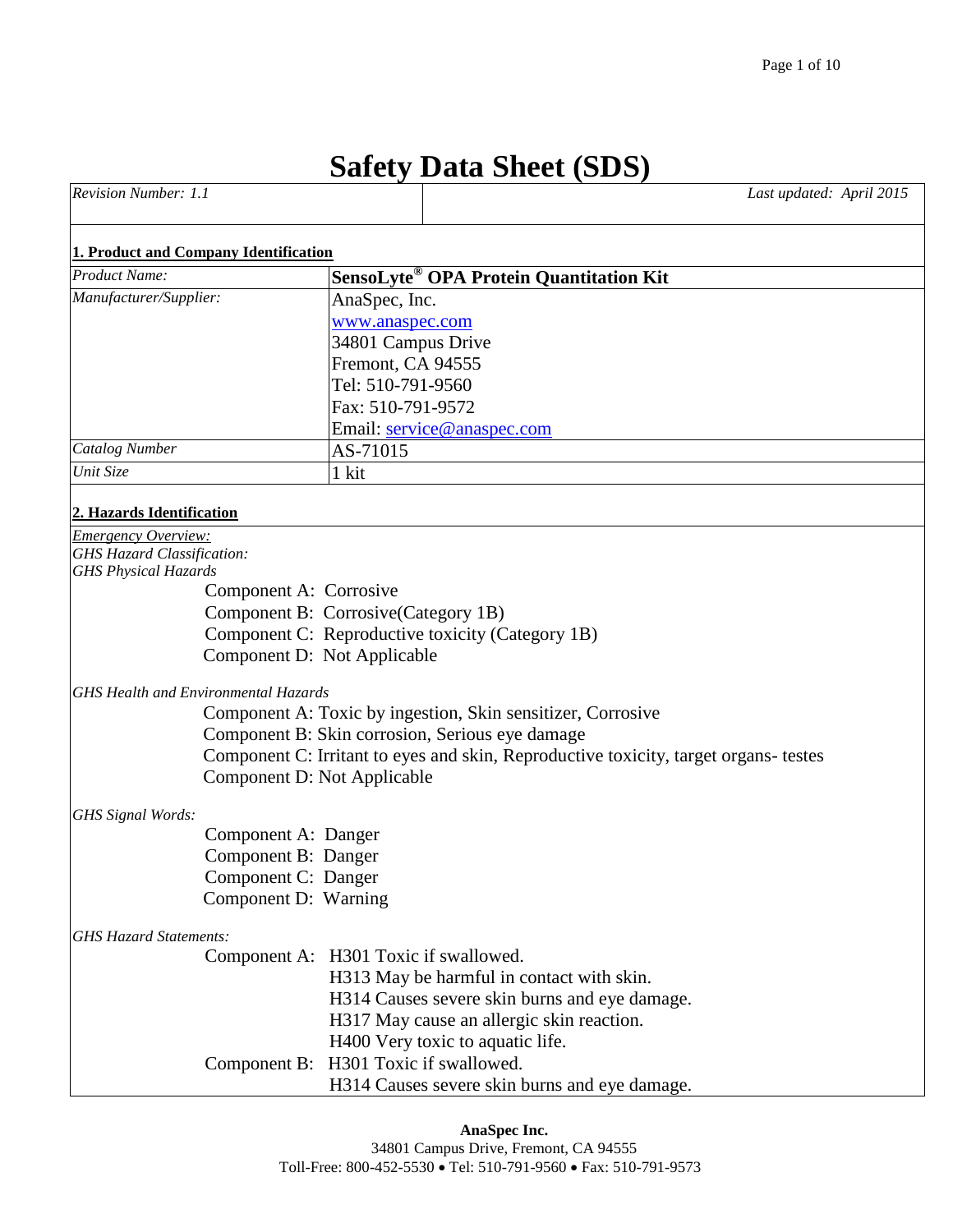|                                      | P280 Wear protective gloves/ protective clothing/ eye protection/ face<br>protection.<br>$P305 + P351 + P338$ IF IN EYES: Rinse cautiously with water for several<br>minutes. Remove contact lenses, if present and easy to do. Continue rinsing.                                                    |
|--------------------------------------|------------------------------------------------------------------------------------------------------------------------------------------------------------------------------------------------------------------------------------------------------------------------------------------------------|
|                                      | P310 Immediately call a POISON CENTER or doctor/physician.<br>Component C: H360 May damage fertility or the unborn child.                                                                                                                                                                            |
|                                      | Component D: H302 Harmful if swallowed.                                                                                                                                                                                                                                                              |
| <b>GHS Precautionary Statements:</b> |                                                                                                                                                                                                                                                                                                      |
|                                      | Component A: P273 Avoid release to the environment.                                                                                                                                                                                                                                                  |
|                                      | P280 Wear protective gloves/ protective clothing/ eye protection/ face<br>protection.<br>$P305 + P351 + P338$ IF IN EYES: Rinse cautiously with water for several<br>minutes. Remove contact lenses, if present and easy to do. Continue rinsing.<br>P310 Immediately call a POISON CENTER or doctor |
|                                      | Component B: P280 Wear protective gloves/ protective clothing/ eye protection/ face<br>protection.<br>$P305 + P351 + P338$ IF IN EYES: Rinse cautiously with water for several<br>minutes. Remove contact lenses, if present and easy to do. Continue rinsing.                                       |
|                                      | P310 Immediately call a POISON CENTER or doctor/physician.                                                                                                                                                                                                                                           |
|                                      | Component C: P201 Obtain special instructions before use.<br>P308 + P313 IF exposed or concerned: Get medical advice/ attention.                                                                                                                                                                     |
|                                      | Component D: P280 Wear Eye Protection                                                                                                                                                                                                                                                                |

*HMIS Classification:*

| <b>Component A:</b>        | <b>Component B:</b>        | <b>Component C:</b>        | <b>Component D:</b>        |
|----------------------------|----------------------------|----------------------------|----------------------------|
| Health hazard: 3           | Health hazard: 3           | Health hazard: 2           | Health hazard: 1           |
| Flammability: 1            | Flammability: 1            | Flammability: 0            | Flammability: 0            |
| <i>Physical hazards:</i> 0 | <i>Physical hazards:</i> 0 | <i>Physical hazards:</i> 0 | <i>Physical hazards:</i> 0 |

*NFPA Rating:*

| <b>Component A:</b>  | <b>Component B:</b>  | <b>Component C:</b>  | <b>Component D:</b>  |
|----------------------|----------------------|----------------------|----------------------|
| Health hazard: 3     | Health hazard: 3     | Health hazard: 2     | Health hazard: 0     |
| Fire: 1              | Fire: 1              | Fire: 0              | Fire: $\theta$       |
| Reactivity hazard: 0 | Reactivity hazard: 0 | Reactivity hazard: 0 | Reactivity hazard: 0 |

### **3. Composition / Information on Ingredients**

| Ingredients/Components: |                |                     |             |
|-------------------------|----------------|---------------------|-------------|
|                         | Chemical Name: | <i>Description</i>  | CAS Number: |
|                         | Component A    | <b>Contains OPA</b> | 643-79-8    |
|                         | Component B    | Proprietary         | <b>NA</b>   |
|                         | Component C    | Proprietary         | <b>NA</b>   |
|                         | Component D    | <b>Contains BSA</b> | <b>NA</b>   |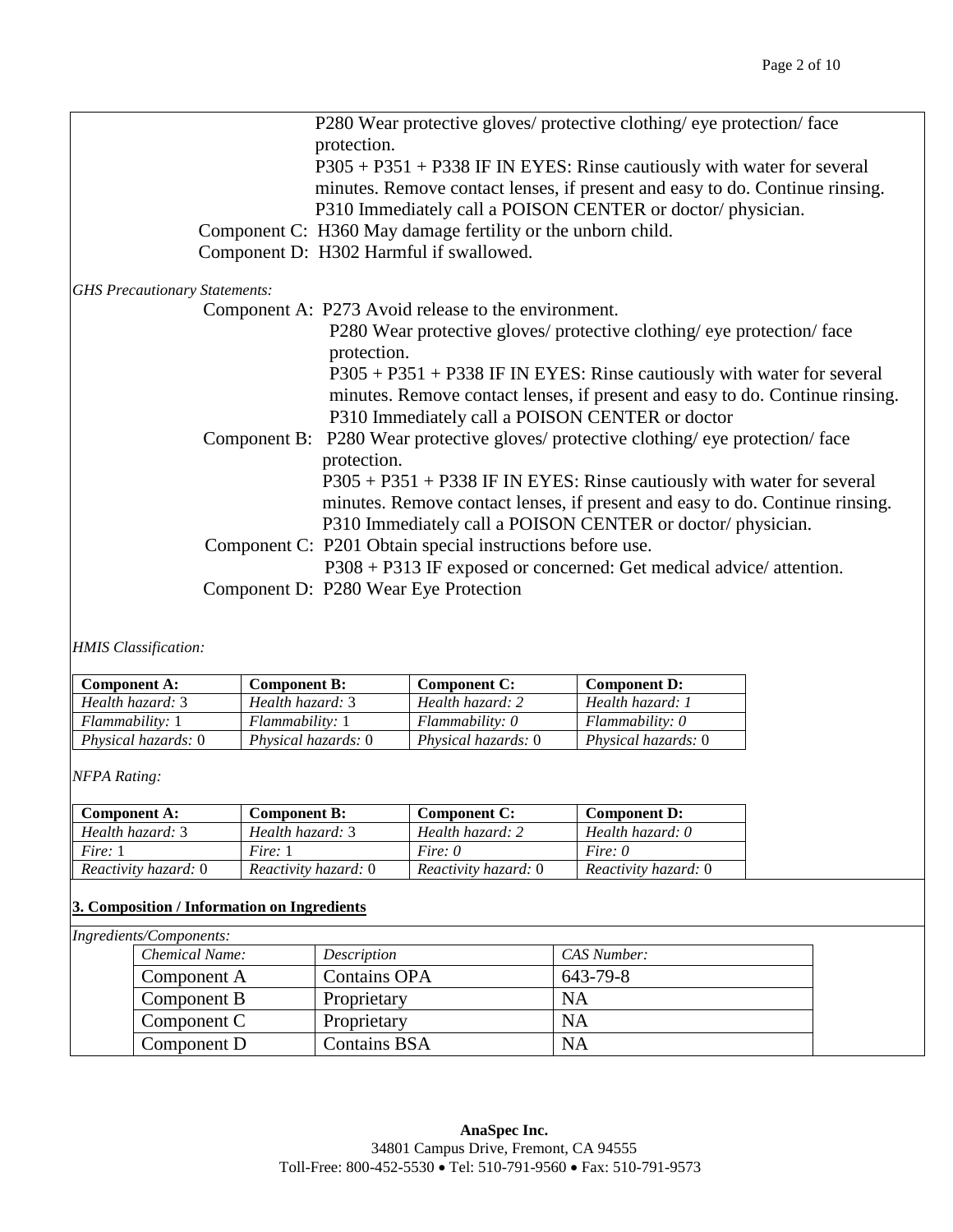| 4. First Aid Measures |                                                                                                                                                            |  |
|-----------------------|------------------------------------------------------------------------------------------------------------------------------------------------------------|--|
| <b>General advice</b> |                                                                                                                                                            |  |
|                       | Consult a physician. Show this safety data sheet to the doctor in attendance. Move out of dangerous area.                                                  |  |
| Component A           |                                                                                                                                                            |  |
|                       | Inhalation: If breathed in, move person into fresh air. If not breathing, give artificial respiration. Consult a physician.                                |  |
|                       | Ingestion: Do NOT induce vomiting. Never give anything by mouth to an unconscious person. Rinse mouth with water.<br>Consult a physician.                  |  |
| Skin:                 | Take off contaminated clothing and shoes immediately. Wash off with soap and plenty of water. Take<br>victim immediately to hospital. Consult a physician. |  |
| Eyes:                 | Rinse thoroughly with plenty of water for at least 15 minutes and consult a physician. Continue rinsing<br>eyes during transport to hospital.              |  |
| Component B           |                                                                                                                                                            |  |
|                       | <i>Inhalation</i> : If breathed in, move person into fresh air. If not breathing, give artificial respiration. Consult a<br>physician.                     |  |
| Skin:                 | Take off contaminated clothing and shoes immediately. Wash off with soap and plenty of water.<br>Take victim immediately to hospital. Consult a physician. |  |
| Eyes:                 | Rinse thoroughly with plenty of water for at least 15 minutes and consult a physician. Continue<br>rinsing eyes during transport to hospital.              |  |
| Ingestion:            | Do NOT induce vomiting. Never give anything by mouth to an unconscious person. Rinse mouth<br>with water. Consult a physician.                             |  |
| Component C           |                                                                                                                                                            |  |
|                       | <i>Inhalation</i> : If breathed in, move person into fresh air. If not breathing, give artificial respiration. Consult a<br>physician.                     |  |
| Skin:                 | Wash off with soap and plenty of water. Consult a physician.                                                                                               |  |
| Eyes:                 | Flush eyes with water as a precaution.                                                                                                                     |  |
| Ingestion:            | Never give anything by mouth to an unconscious person. Rinse mouth with water. Consult a<br>physician.                                                     |  |
| Component D           |                                                                                                                                                            |  |
|                       | <i>Inhalation:</i> If breathed in, move person into fresh air. If not breathing give artificial respiration Consult a<br>physician.                        |  |
|                       | <i>Ingestion</i> : Never give anything by mouth to an unconscious person. Rinse mouth with water. Consult a<br>physician.                                  |  |
| Skin:                 | Wash off with soap and plenty of water. Consult a physician.                                                                                               |  |
| Eyes:                 | Rinse thoroughly with plenty of water for at least 15 minutes and consult a physician.                                                                     |  |
|                       | <b>5. Fire Fighting Measures</b>                                                                                                                           |  |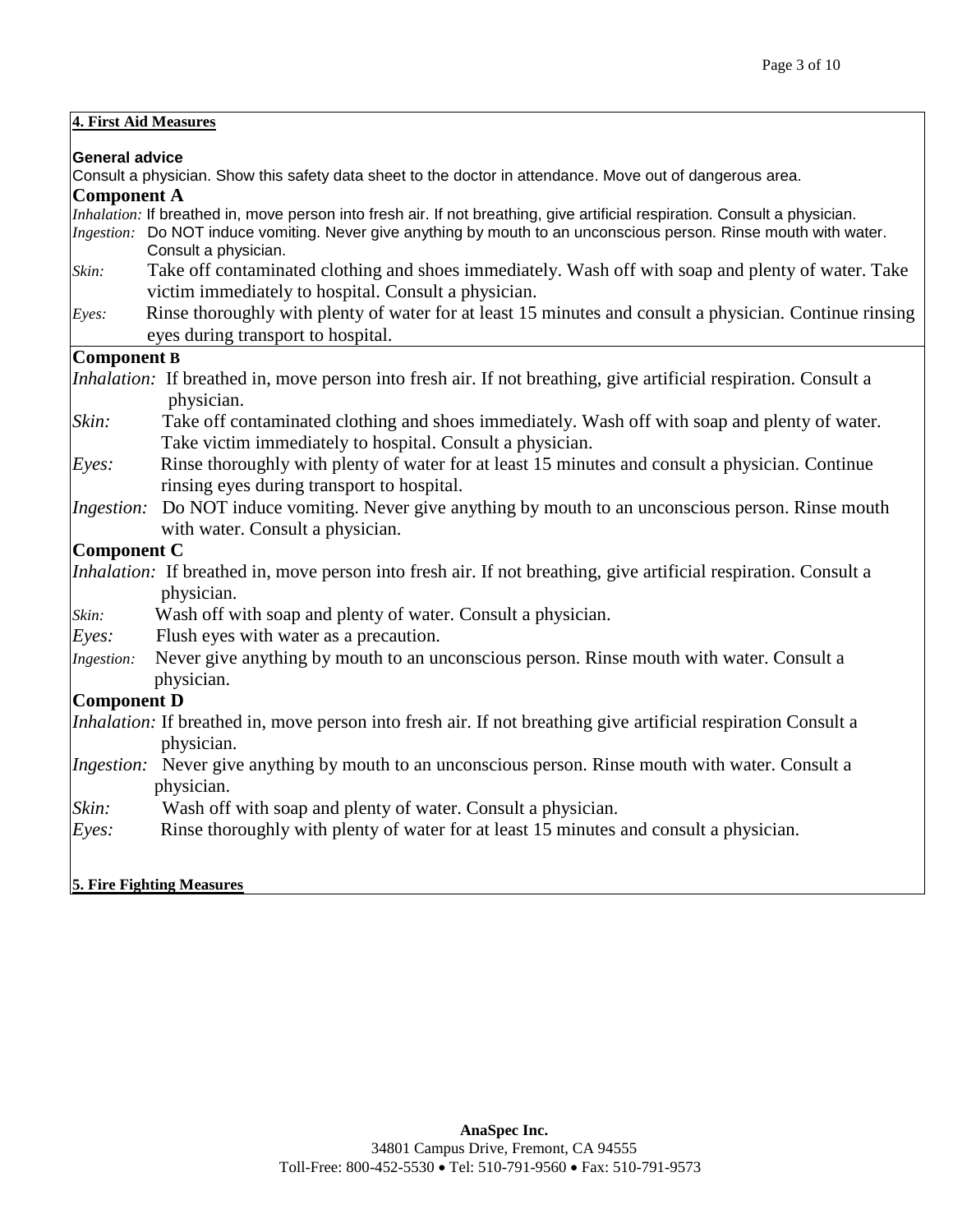| Extinguishing media:                 | <b>Component A:</b> Not flammable or combustible.                                      |
|--------------------------------------|----------------------------------------------------------------------------------------|
|                                      | Component B: Use water spray, alcohol-resistant foam, dry chemical or                  |
|                                      | carbon dioxide                                                                         |
|                                      | Component C: Use water spray, alcohol-resistant foam, dry chemical or                  |
|                                      | carbon dioxide.                                                                        |
|                                      | <b>Component D: Not applicable</b>                                                     |
| Special firefighting procedures:     | Wear self-contained breathing apparatus for firefighting if necessary.                 |
| Unusual fire and explosions hazards: | Component A: Hazardous decomposition products formed under fire                        |
|                                      | conditions. - Carbon oxides                                                            |
|                                      | Component B: Hazardous decomposition products formed under fire                        |
|                                      | conditions. - Carbon oxides, Sulphur oxides                                            |
|                                      | <b>Component C:</b> Avoid breathing dust. Combustible liquid and vapor. Vapors         |
|                                      | are heavier than air and may travel to a source of ignition and flash back.            |
|                                      | Vapors can spread along the ground and collect in low or confined areas.               |
|                                      | Hazardous decomposition products formed under fire conditions. -                       |
|                                      | Borane/boron oxides                                                                    |
|                                      | <b>Component B:None</b>                                                                |
| 6. Accidental Release Measures       |                                                                                        |
| Containment and spill                | <b>Component A:</b>                                                                    |
| response                             | Personal precautions                                                                   |
|                                      | Wear respiratory protection. Avoid dust formation. Avoid breathing vapors, mist or     |
|                                      | gas. Ensure adequate ventilation. Evacuate personnel to safe areas. Avoid breathing    |
|                                      | dust.                                                                                  |
|                                      | <b>Environmental precautions</b>                                                       |
|                                      | Prevent further leakage or spillage if safe to do so. Do not let product enter drains. |
|                                      | Discharge into the environment must be avoided.                                        |
|                                      | Component B: Wear respiratory protection. Avoid breathing vapors, mist or gas.         |
|                                      | Ensure adequate ventilation. Evacuate personnel to safe areas.                         |
|                                      | <b>Component C:</b> Soak up with inert absorbent material and dispose of as hazardous  |
|                                      | waste. Keep in suitable, closed containers for disposal.                               |
|                                      | <b>Component D: Not applicable.</b>                                                    |
| <b>PPE</b>                           | Gloves, safety goggles, complete suit protecting against chemicals,                    |
| 7. Handling and Storage              |                                                                                        |
| <b>Component A</b>                   |                                                                                        |
|                                      | Handling: Avoid contact with skin and eyes. Avoid formation of dust and aerosols.      |

Provide appropriate exhaust ventilation at places where dust is formed.

*Storage:* Light sensitive. Moisture sensitive. Keep in a dry place.

## **Component B**

*Handling:* Avoid contact with skin and eyes. Avoid inhalation of vapor or mist. Normal measures for preventive fire protection.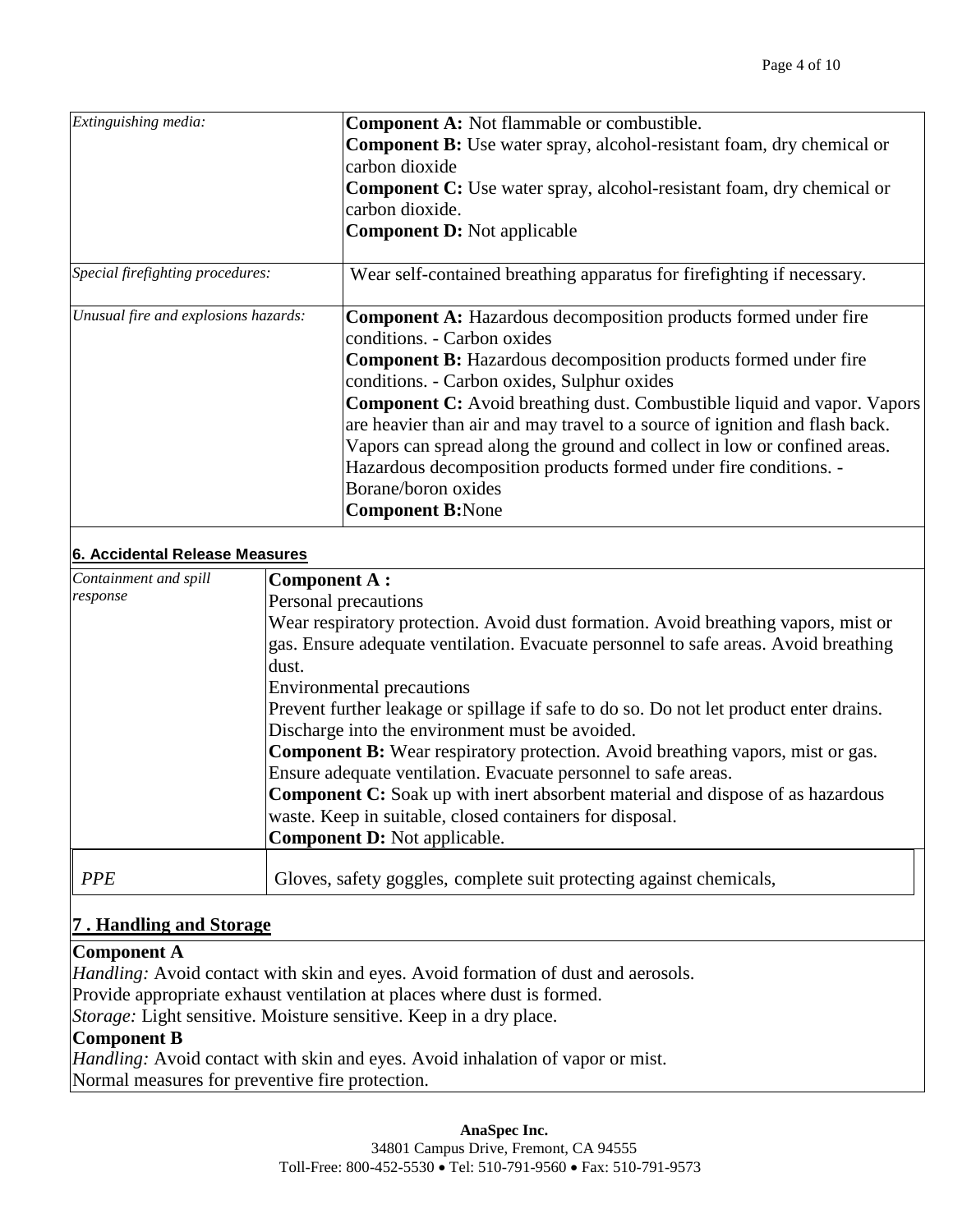*Storage:* Keep container tightly closed in a dry and well-ventilated place. Containers which are opened must be carefully resealed and kept upright to prevent leakage.

Store under inert gas

### **Component C:**

*Handling:* Avoid inhalation of vapor or mist.

Normal measures for preventive fire protection

*Storage:* Keep container tightly closed in a dry and well-ventilated place. Containers which are opened must be carefully resealed and kept upright to prevent leakage.

**Component D:** Not applicable

#### **8. Exposure Controls / Personal Protection**

| Engineering controls | Facilities storing and using this material should be equipped with a safety shower and<br>eyewash station. Adequate ventilation should also be present.                                                                                                                                                                                                                                                                                                                                                    |
|----------------------|------------------------------------------------------------------------------------------------------------------------------------------------------------------------------------------------------------------------------------------------------------------------------------------------------------------------------------------------------------------------------------------------------------------------------------------------------------------------------------------------------------|
| <b>PPE</b>           | <b>Component A</b> Skin and Body: Complete suit protecting against chemicals, The type of<br>protective equipment must be selected according to the concentration and amount of the<br>dangerous substance at the specific workplace.                                                                                                                                                                                                                                                                      |
|                      | Hands: Use chemical resistant, impervious gloves. Appropriate techniques should be used<br>to remove potentially contaminated gloves.                                                                                                                                                                                                                                                                                                                                                                      |
|                      | Eye: Face shield and safety glasses Use equipment for eye protection tested and approved<br>under appropriate government standards such as NIOSH (US) or EN 166(EU).<br><b>Component B</b>                                                                                                                                                                                                                                                                                                                 |
|                      | Respiratory System: Where risk assessment shows air-purifying respirators are appropriate<br>use a full-face respirator with multi-purpose combination (US) or type ABEK (EN 14387)<br>respirator cartridges as a backup to engineering controls.                                                                                                                                                                                                                                                          |
|                      | Skin and Body: Complete suit protecting against chemicals, The type of protective<br>equipment must be selected according to the concentration and amount of the dangerous<br>substance at the specific workplace.                                                                                                                                                                                                                                                                                         |
|                      | <i>Hands:</i> Handle with gloves. Gloves must be inspected prior to use. Use proper glove<br>removal technique (without touching glove's outer surface) to avoid skin contact with this<br>product. Dispose of contaminated gloves after use in accordance with applicable laws and<br>good laboratory practices. Wash and dry hands.                                                                                                                                                                      |
|                      | Eyes: Tightly fitting safety goggles. Face shield (8-inch minimum). Use equipment for eye<br>protection tested and approved under appropriate government standards such as NIOSH<br>(US) or EN 166(EU).                                                                                                                                                                                                                                                                                                    |
|                      | <b>Component C:</b><br>Respiratory System: Where risk assessment shows air-purifying respirators are appropriate<br>use a full-face respirator with multi-purpose combination (US) or type ABEK (EN 14387)<br>respirator cartridges as a backup to engineering controls. If the respirator is the sole means<br>of protection, use a full-face supplied air respirator. Use respirators and components<br>tested and approved under appropriate government standards such as NIOSH (US) or CEN<br>$(EU)$ . |
|                      | Skin and Body: impervious clothing, The type of protective equipment must be selected<br>according to the concentration and amount of the dangerous substance at the specific<br>workplace.                                                                                                                                                                                                                                                                                                                |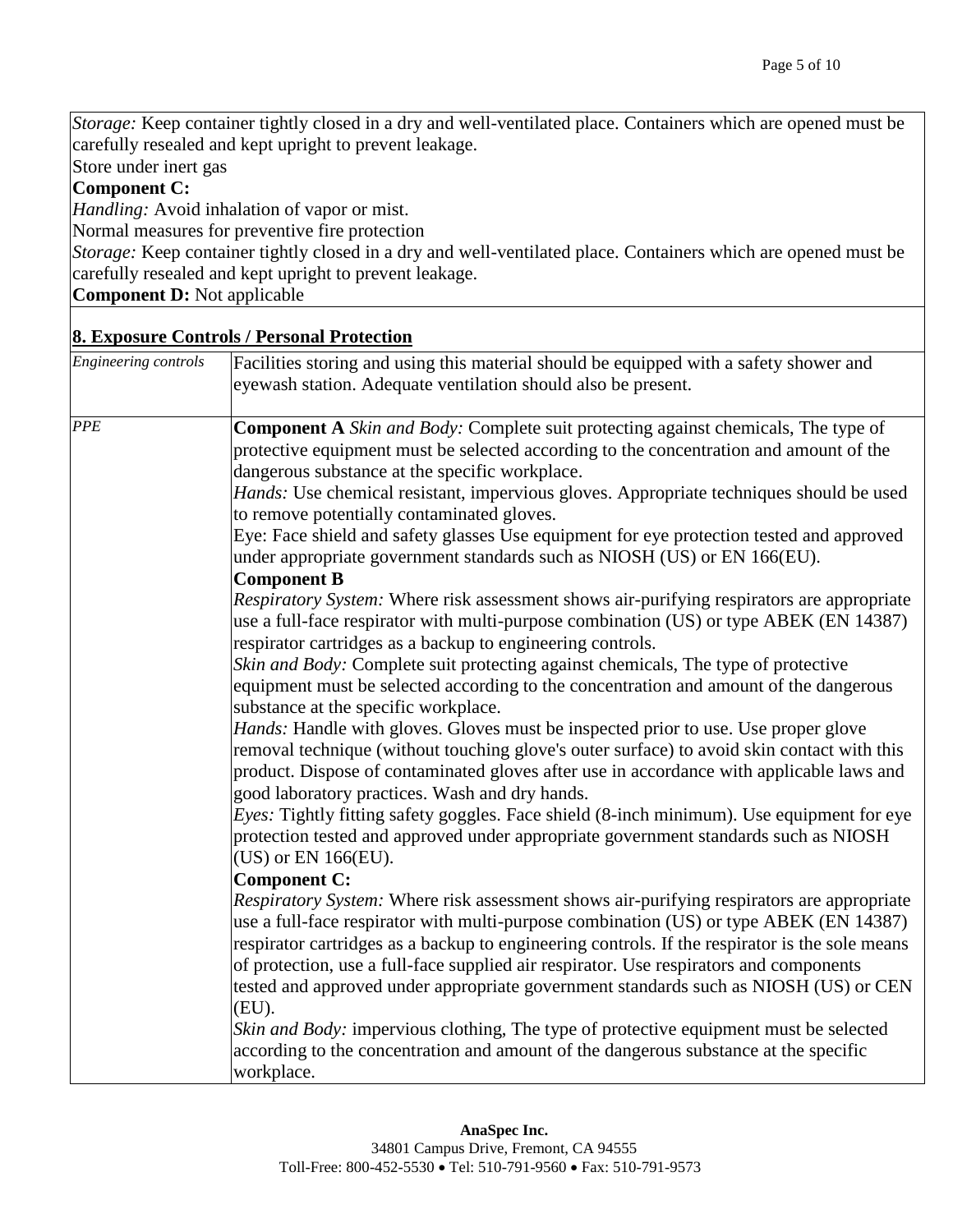| <i>Eyes:</i> Safety glasses with side-shields conforming to EN166 Use equipment for eye |
|-----------------------------------------------------------------------------------------|
| protection tested and approved under appropriate government standards such as NIOSH     |
| $(CUS)$ or EN 166(EU).                                                                  |
| <b>Component D:</b> Not applicable                                                      |

### **9. Physical and Chemical Properties**

| <b>Physical State</b> | Liquid                                                              |
|-----------------------|---------------------------------------------------------------------|
| $O$ do                | Not determined                                                      |
| Solubility in Water   | Soluble                                                             |
| Specific Gravity      | Not determined                                                      |
| $p\overline{H}$       | Component C:pH-9.5                                                  |
| <b>Boiling Point</b>  | Component B: 110 - 111 °C (230 - 232 °F) at 20 hPa (15 mmHg) - lit. |
| <b>Melting Point</b>  | Component B: Melting point/range: $15 - 18$ °C (59 - 64 °F) - lit.  |
| <b>Flash Point</b>    | Component B:93.4 $\degree$ C (200.1 $\degree$ F) - closed cup       |
| Vapor Pressure:       | Not determined                                                      |
| Vapor Density:        | Not determined                                                      |

# **10.Stability and Reactivity**

| <b>Thermal Decomposition</b>        | <b>Components:</b> Stable under recommended storage conditions.                                                                                                           |
|-------------------------------------|---------------------------------------------------------------------------------------------------------------------------------------------------------------------------|
| Dangerous Products of Decomposition | <b>Component A:</b> Hazardous decomposition products formed under fire<br>conditions. - Carbon oxides                                                                     |
|                                     | <b>Component B:</b> Hazardous decomposition products formed under fire<br>conditions. - Carbon oxides, Sulphur oxides<br>Other decomposition products - no data available |
|                                     | <b>Component C</b> - Borane/boron oxides<br>Other decomposition products - no data available                                                                              |
|                                     | <b>Component D: NA</b>                                                                                                                                                    |
| Dangerous Reactions                 | Not Applicable                                                                                                                                                            |

# **11.Toxicological Information**

| <b>RTECS Number</b> | Component A:For OPA, TH6950000                               |
|---------------------|--------------------------------------------------------------|
|                     | <b>Other components:</b> Not Applicable                      |
| Toxicity            | <b>Component A</b>                                           |
|                     | Acute toxicity                                               |
|                     | Oral LD50                                                    |
|                     | LD50 Oral - rat - 178 mg/kgSigma-Aldrich - P0657 Page 5 of 7 |
|                     | Inhalation LC50                                              |
|                     | no data available                                            |
|                     | Dermal LD50                                                  |
|                     | LD50 Dermal - rat $-$ > 2,000 mg/kg                          |
|                     | Other information on acute toxicity                          |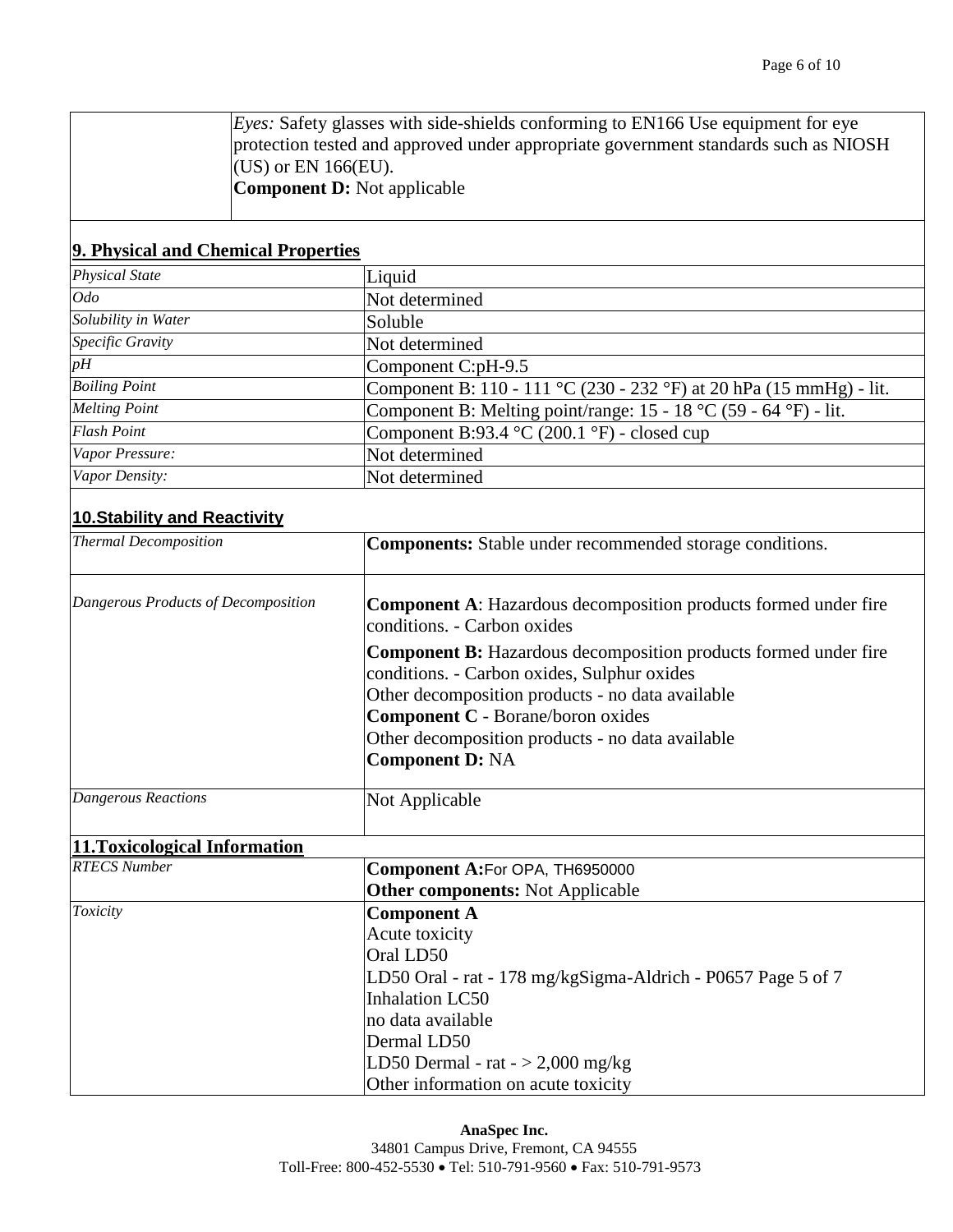|                                                                                                 | no data available                                                                                                     |  |  |  |  |  |  |
|-------------------------------------------------------------------------------------------------|-----------------------------------------------------------------------------------------------------------------------|--|--|--|--|--|--|
|                                                                                                 | Skin corrosion/irritation                                                                                             |  |  |  |  |  |  |
|                                                                                                 | Skin - rabbit - Corrosive - OECD Test Guideline 4                                                                     |  |  |  |  |  |  |
| <b>Other components:</b> No data available                                                      |                                                                                                                       |  |  |  |  |  |  |
| <b>Health Hazard:</b>                                                                           |                                                                                                                       |  |  |  |  |  |  |
| Component A, B and C:                                                                           |                                                                                                                       |  |  |  |  |  |  |
|                                                                                                 | <i>Inhalation:</i> May be harmful if inhaled. Material is extremely destructive to the tissue of the mucous membranes |  |  |  |  |  |  |
| and upper respiratory tract.                                                                    |                                                                                                                       |  |  |  |  |  |  |
| Ingestion: Toxic if swallowed.                                                                  |                                                                                                                       |  |  |  |  |  |  |
|                                                                                                 | Skin: May be harmful if absorbed through skin. Causes skin burns.                                                     |  |  |  |  |  |  |
| Eyes: Causes eye burns.                                                                         |                                                                                                                       |  |  |  |  |  |  |
| <b>Component D:Not Applicable</b>                                                               |                                                                                                                       |  |  |  |  |  |  |
| <b>Potential Hazards</b>                                                                        | Components A, B and C                                                                                                 |  |  |  |  |  |  |
|                                                                                                 | <i>Inhalation:</i> May be harmful if inhaled. Material is extremely destructive                                       |  |  |  |  |  |  |
|                                                                                                 | to the tissue of the mucous membranes and upper respiratory tract.                                                    |  |  |  |  |  |  |
|                                                                                                 | Skin: May be harmful if absorbed through skin. Causes skin burns.                                                     |  |  |  |  |  |  |
|                                                                                                 | Eyes: Causes eye burns.                                                                                               |  |  |  |  |  |  |
|                                                                                                 | Ingestion: Toxic if swallowed.                                                                                        |  |  |  |  |  |  |
|                                                                                                 | <b>Component D:Not Applicable</b>                                                                                     |  |  |  |  |  |  |
| Carcinogenicity:                                                                                | None                                                                                                                  |  |  |  |  |  |  |
| OSHA Permissible Exposure Limit(PEL)                                                            | No data available                                                                                                     |  |  |  |  |  |  |
| Data                                                                                            | No data available                                                                                                     |  |  |  |  |  |  |
| <b>ACGIH Threshold Limit Values (TLV)</b>                                                       |                                                                                                                       |  |  |  |  |  |  |
| <b>12. Ecological Information</b>                                                               |                                                                                                                       |  |  |  |  |  |  |
| Component A:                                                                                    |                                                                                                                       |  |  |  |  |  |  |
| Toxicity                                                                                        |                                                                                                                       |  |  |  |  |  |  |
|                                                                                                 | Toxicity to fish LC50 - Oncorhynchus mykiss (rainbow trout) - 0.072 mg/l - 96.0 h                                     |  |  |  |  |  |  |
| Toxicity to daphnia                                                                             |                                                                                                                       |  |  |  |  |  |  |
| and other aquatic                                                                               |                                                                                                                       |  |  |  |  |  |  |
| invertebrates                                                                                   |                                                                                                                       |  |  |  |  |  |  |
| EC50 - Daphnia magna (Water flea) - 0.087 mg/l - 48 h                                           |                                                                                                                       |  |  |  |  |  |  |
| Persistence and degradability                                                                   |                                                                                                                       |  |  |  |  |  |  |
| no data available                                                                               |                                                                                                                       |  |  |  |  |  |  |
| Bioaccumulative potential                                                                       |                                                                                                                       |  |  |  |  |  |  |
| no data available                                                                               |                                                                                                                       |  |  |  |  |  |  |
| Mobility in soil                                                                                |                                                                                                                       |  |  |  |  |  |  |
| no data available                                                                               |                                                                                                                       |  |  |  |  |  |  |
| PBT and vPvB assessment                                                                         |                                                                                                                       |  |  |  |  |  |  |
| no data available                                                                               |                                                                                                                       |  |  |  |  |  |  |
| Other adverse effects                                                                           |                                                                                                                       |  |  |  |  |  |  |
| An environmental hazard cannot be excluded in the event of unprofessional handling or disposal. |                                                                                                                       |  |  |  |  |  |  |
| Very toxic to aquatic life.                                                                     |                                                                                                                       |  |  |  |  |  |  |
| <b>Other Components:</b> No data available                                                      |                                                                                                                       |  |  |  |  |  |  |
|                                                                                                 |                                                                                                                       |  |  |  |  |  |  |
| <b>13. Disposal Considerations</b>                                                              |                                                                                                                       |  |  |  |  |  |  |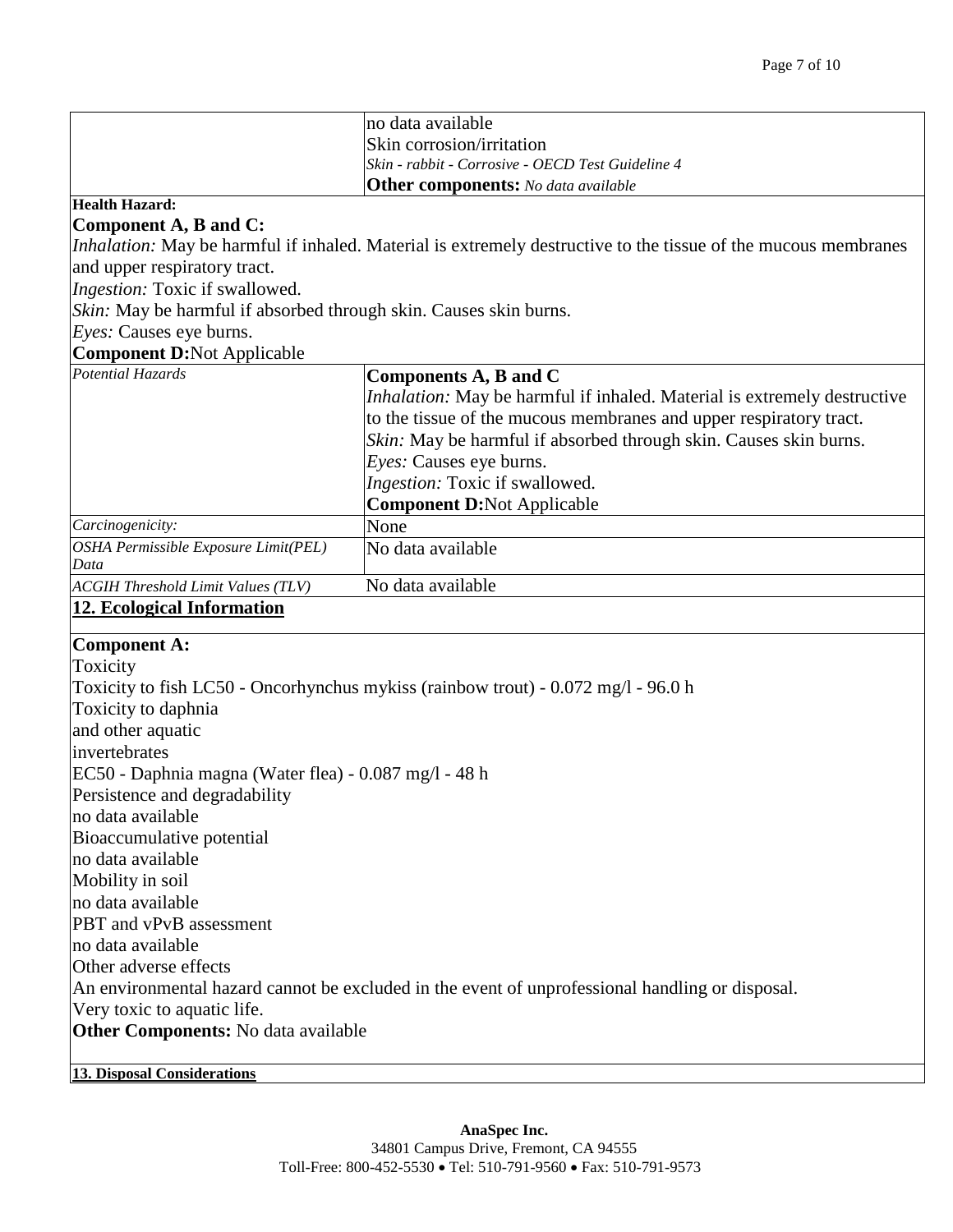### **All Components**

Offer surplus and non-recyclable solutions to a licensed disposal company. Contact a licensed professional waste disposal service to dispose of this material. Dissolve or mix the material with a combustible solvent and burn in a chemical incinerator equipped with an afterburner and scrubber.

Contaminated packaging

Dispose of as unused product.

### **14. Transport Information:**

| UN Number                    | 3316         |
|------------------------------|--------------|
| <b>Hazard Class</b>          |              |
| <b>Identification Number</b> | N/A          |
| Packing Group                |              |
| Proper Shipping Name (DOT)   | Chemical Kit |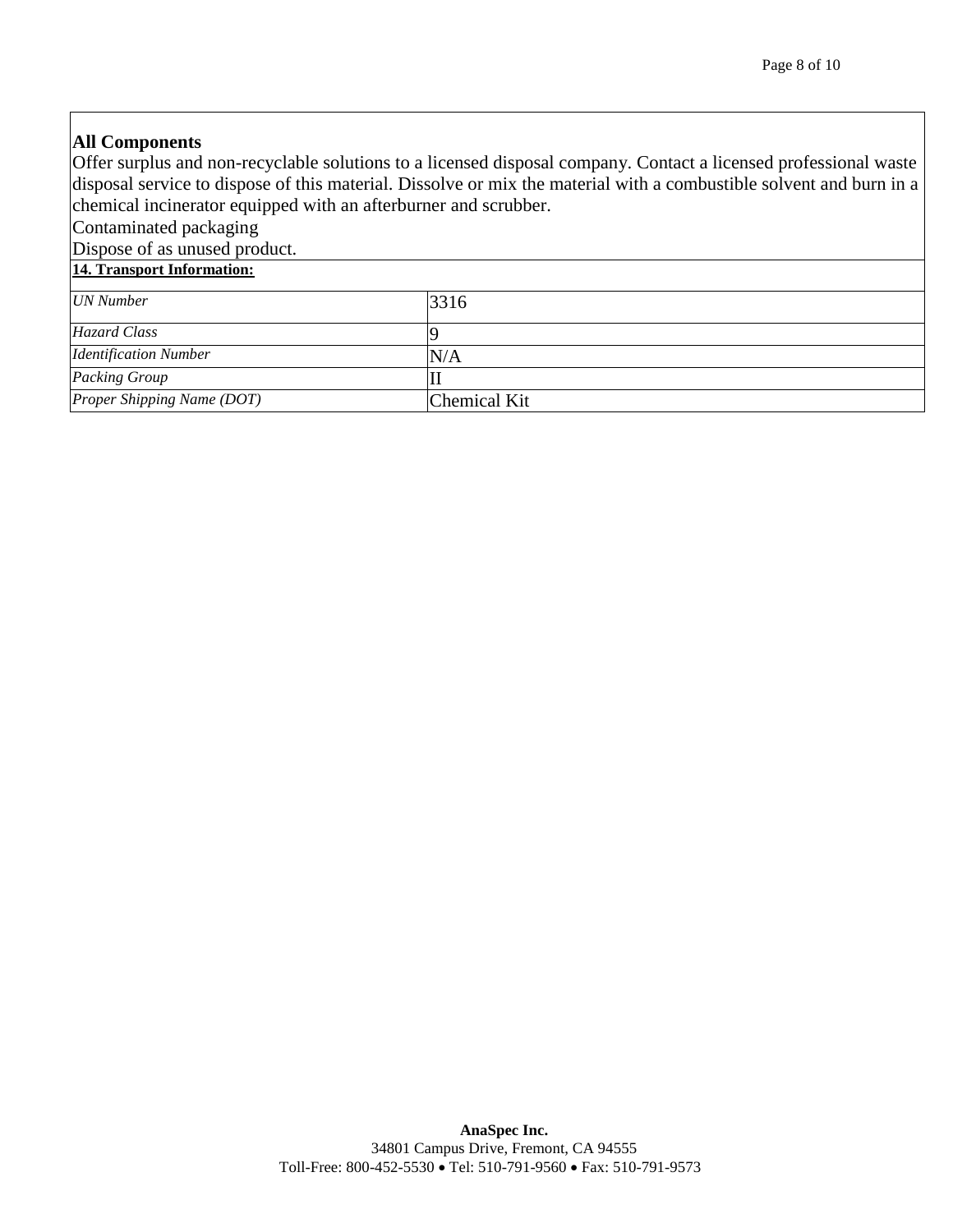| California Proposition 65:                                | <b>None</b>                                       |  |  |
|-----------------------------------------------------------|---------------------------------------------------|--|--|
|                                                           |                                                   |  |  |
| US TSCA (Toxic Substance Control Act):                    | Component A: Listed                               |  |  |
|                                                           | Component <b>B</b> : Listed                       |  |  |
|                                                           | Component C: Listed                               |  |  |
|                                                           | Component D: Not listed                           |  |  |
| US CERCLA (Comprehensive Environmental Response,          | Component A : Listed                              |  |  |
| Compensation, and Liability Act:                          | Component <b>B</b> : Listed                       |  |  |
|                                                           | Component C : Not Listed                          |  |  |
|                                                           | Component <b>D</b> : Not listed                   |  |  |
| <b>US SARA Title III</b>                                  | Component A                                       |  |  |
|                                                           | SARA 302 components: N/A                          |  |  |
|                                                           | SARA 313 components: N/A                          |  |  |
|                                                           | SARA 311/312 Hazards: Chronic Health Hazard       |  |  |
|                                                           | Component <b>B</b>                                |  |  |
|                                                           | SARA 302 components: N/A                          |  |  |
|                                                           | SARA 313 components: N/A                          |  |  |
|                                                           | SARA 311/312 Hazards: Acute Health Hazard         |  |  |
|                                                           | Component C                                       |  |  |
|                                                           | SARA 302 components: N/A                          |  |  |
|                                                           | SARA 313 components: N/A                          |  |  |
|                                                           | SARA 311/312 Hazards: Chronic Health Hazard       |  |  |
|                                                           | Component D                                       |  |  |
|                                                           | SARA 302 components: N/A                          |  |  |
|                                                           | SARA 313 components: N/A                          |  |  |
|                                                           | SARA 311/312 Hazards: N/A                         |  |  |
| US Clean Air Act:                                         | Component A, B, C, D and E                        |  |  |
|                                                           | Listed under Hazardous Air Pollutants: Not listed |  |  |
|                                                           | Listed under Class 1 Ozone Depletors: Not listed  |  |  |
|                                                           | Listed under Class 2 Ozone Depletors: Not listed  |  |  |
|                                                           |                                                   |  |  |
| <b>US Clean Water Act:</b>                                |                                                   |  |  |
|                                                           | Components $A$ , $B$ , $C$ , and $D$              |  |  |
|                                                           | Listed under "Hazardous Substances": Not listed   |  |  |
|                                                           | Listed under "Priority Pollutants": Not listed    |  |  |
|                                                           | Listed under "Toxic Pollutants": Not listed       |  |  |
|                                                           |                                                   |  |  |
|                                                           |                                                   |  |  |
| US States: Right-to-Know: Listed in the following States: |                                                   |  |  |
|                                                           |                                                   |  |  |

| Component A:         | Component B:         | Component C:                        | Component D: |
|----------------------|----------------------|-------------------------------------|--------------|
| Pennsylvania         | Pennsylvania         | Pennsylvania                        |              |
| <b>Revision Date</b> | <b>Revision Date</b> | Revision Date 2009-07-17            | N/A          |
| New Jersey           | New Jersey           | New Jersey                          |              |
| <b>Revision Date</b> | <b>Revision Date</b> | Revision Date 2009-07-17 $\mid$ N/A |              |
|                      |                      |                                     |              |

#### *European/International Regulations:*

|                           | Component A | Component B                      | Component $C$ | Component D |
|---------------------------|-------------|----------------------------------|---------------|-------------|
| <b>EC EINICS</b>          | 210-935-8   | 203-537-0                        | 233-139-2     | N/A         |
| <b>EC</b> Risk statements | R52/53      | R <sub>25</sub> /R <sub>34</sub> | R36/38        | N/A         |
| WGK                       |             |                                  |               | N/A         |